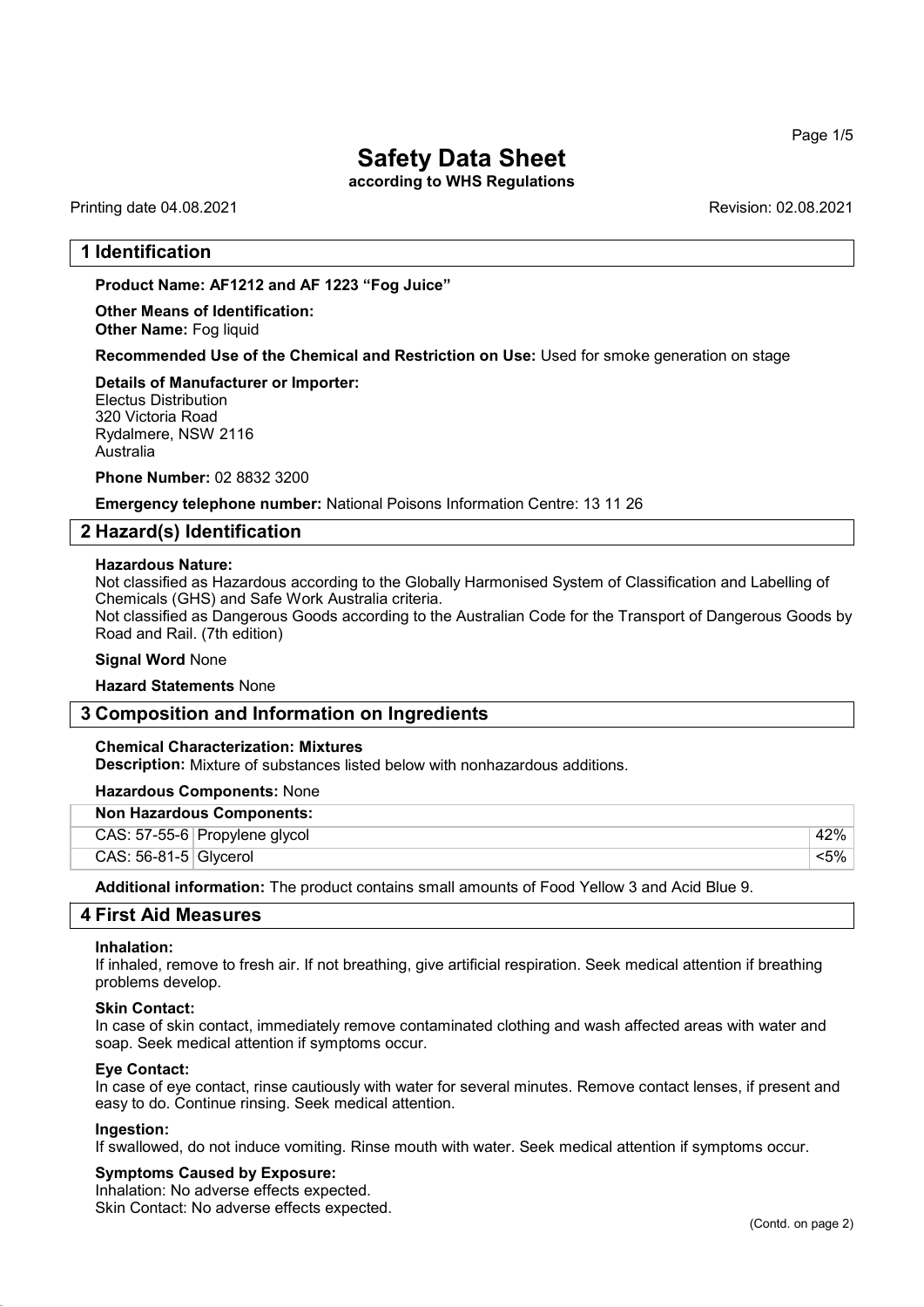according to WHS Regulations

Printing date 04.08.2021 Revision: 02.08.2021

Product Name: AF1212 and AF 1223 "Fog Juice"

(Contd. of page 1)

Eye Contact: No adverse effects expected. Ingestion: No adverse effects expected.

## 5 Fire Fighting Measures

Suitable Extinguishing Media: Use fire extinguishing methods suitable to surrounding conditions.

## Specific Hazards Arising from the Chemical:

Hazardous combustion products include irritating and toxic gases and vapours, including carbon monoxide and carbon dioxide.

The product is not flammable.

Containers close to fire should be removed only if safe to do so. Use water spray to cool fire exposed containers.

Minimise run-off from fire fighting measures entering drains or water courses.

## Special Protective Equipment and Precautions for Fire Fighters:

When fighting a major fire wear self-contained breathing apparatus and protective equipment.

## 6 Accidental Release Measures

## Personal Precautions, Protective Equipment and Emergency Procedures:

Wear approved respiratory protection, chemical resistant gloves, protective clothing and safety boots. Evacuate all non-essential personnel from affected area. Do not touch or walk through spilled material. Ensure adequate ventilation.

## Environmental Precautions:

In the event of a major spill, prevent spillage from entering drains or water courses.

## Methods and Materials for Containment and Cleaning Up:

Stop leak if safe to do so and absorb spill with sand, earth, vermiculite or some other absorbent material. Collect the spilled material and place into a suitable container for disposal.

## 7 Handling and Storage

## Precautions for Safe Handling:

Use of safe work practices are recommended to avoid eye or skin contact and inhalation of vapours. Use only outdoors or in a well-ventilated area.

Food, beverages and tobacco products should not be stored or consumed where this material is in use. Always wash hands before smoking, eating, drinking or using the toilet. Wash contaminated clothing and other protective equipment before storage or re-use.

## Conditions for Safe Storage:

Store in a cool, dry and well ventilated area. Keep container tightly closed when not in use. Keep away from heat and sources of ignition. Keep away from acids, bases, and oxidising agents.

## 8 Exposure Controls and Personal Protection

## Exposure Standards:

CAS: 57-55-6 Propylene glycol

WES TWA: 474\* 10\*\* mg/m<sup>3</sup>, 150\* ppm

\*vapour&particluates;\*\*particulates only

CAS: 56-81-5 Glycerol

WES  $TWA: 10$  mg/m<sup>3</sup>

Engineering Controls: Ensure adequate ventilation of the working area.

## Respiratory Protection:

52.0

Use an approved vapour respirator under conditions where exposure to the substance is apparent (e.g. generation of high concentrations of mist or vapour, inadequate ventilation, development of respiratory tract irritation) and engineering controls are not feasible. See Australian Standards AS/NZS 1715 and 1716 for more

Page 2/5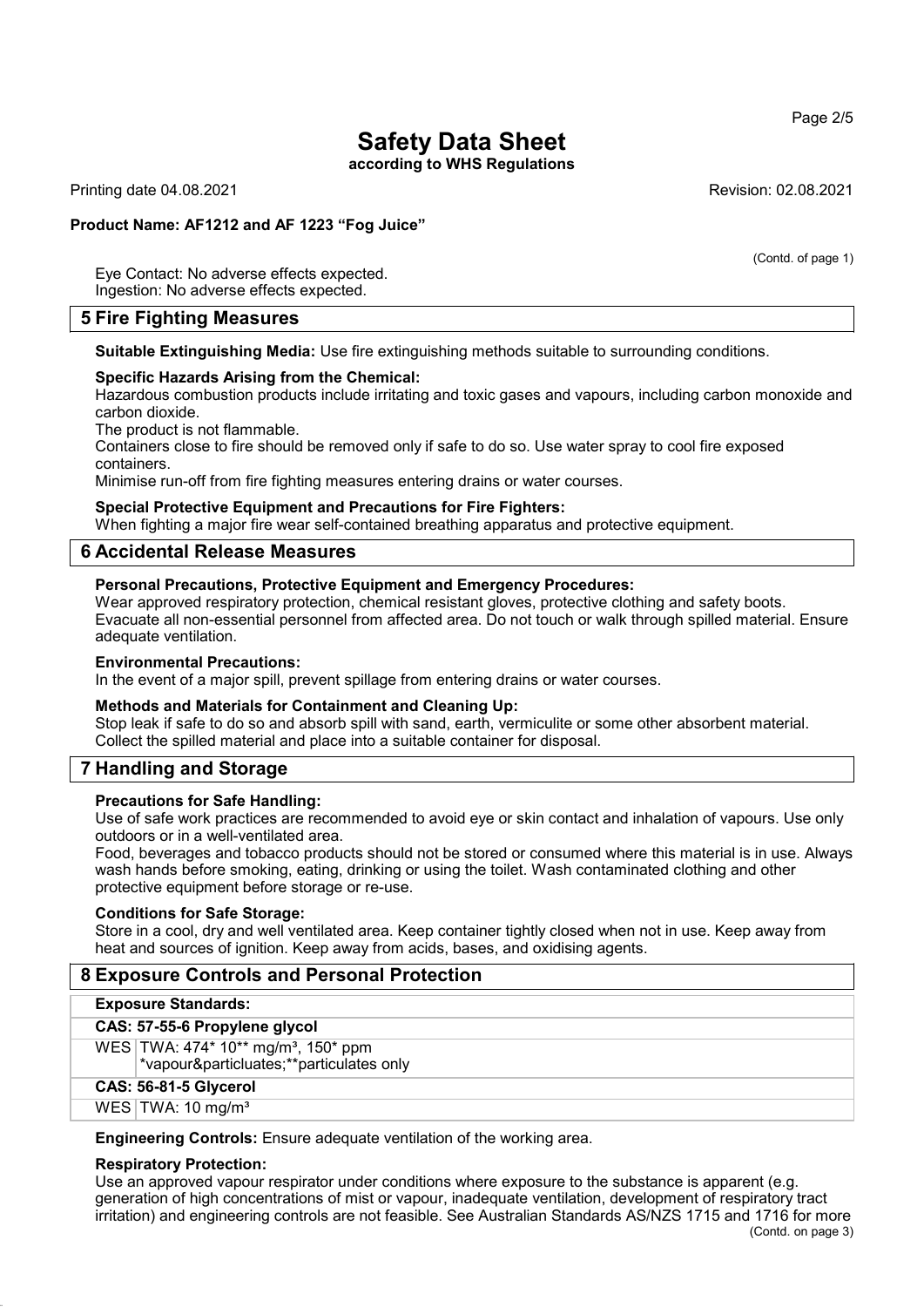according to WHS Regulations

Printing date 04.08.2021 Revision: 02.08.2021

## Product Name: AF1212 and AF 1223 "Fog Juice"

(Contd. of page 2)

Page 3/5

information.

## Skin Protection:

Protective gloves. See Australian/New Zealand Standard AS/NZS 2161 for more information. When selecting gloves for use against certain chemicals, the degradation resistance, permeation rate and permeation breakthrough time should be considered.

Occupational protective clothing (depending on conditions in which it has to be used, in particular as regards the period for which it is worn, which shall be determined on the basis of the seriousness of the risk, the frequency of exposure to the risk, the characteristics of the workstation of each worker and the performance of the protective clothing). See Australian/New Zealand Standard AS/NZS 4501 for more information.

#### Eye and Face Protection:

Eye and face protectors for protection against splashing materials or liquids. See Australian/New Zealand Standard AS/NZS 1337 for more information.

## 9 Physical and Chemical Properties

| <b>Appearance:</b>                                                |                          |
|-------------------------------------------------------------------|--------------------------|
| Form:                                                             | Liquid                   |
| Colour:                                                           | No information available |
| Odour:                                                            | No information available |
| <b>Odour Threshold:</b>                                           | No information available |
| pH-Value:                                                         | $5.5 - 6.5$              |
| <b>Melting point/freezing point:</b>                              | No information available |
| <b>Initial Boiling Point/Boiling Range:</b>                       | No information available |
| <b>Flash Point:</b>                                               | 95 °C                    |
| <b>Flammability:</b>                                              | Not flammable            |
| <b>Auto-ignition Temperature:</b>                                 | No information available |
| <b>Decomposition Temperature:</b>                                 | No information available |
| <b>Explosion Limits:</b>                                          |                          |
| Lower:                                                            | No information available |
| Upper:                                                            | No information available |
| <b>Vapour Pressure:</b>                                           | No information available |
| Density:                                                          | No information available |
| <b>Relative Density:</b>                                          | Not determined.          |
| <b>Vapour Density:</b>                                            | No information available |
| <b>Evaporation Rate:</b>                                          | No information available |
| <b>Solubility in Water:</b>                                       | No information available |
| Partition Coefficient (n-octanol/water): No information available |                          |
| Viscosity:                                                        | No information available |

## 10 Stability and Reactivity

52.0

Possibility of Hazardous Reactions: No further relevant information available.

Chemical Stability: Stable at ambient temperature and under normal conditions of storage and use.

Conditions to Avoid: Avoid heat and sources of ignition.

Incompatible Materials: Incompatible with acids, bases, and oxidising agents.

## Hazardous Decomposition Products:

Hazardous combustion products include irritating and toxic gases and vapours, including carbon monoxide and carbon dioxide.

(Contd. on page 4)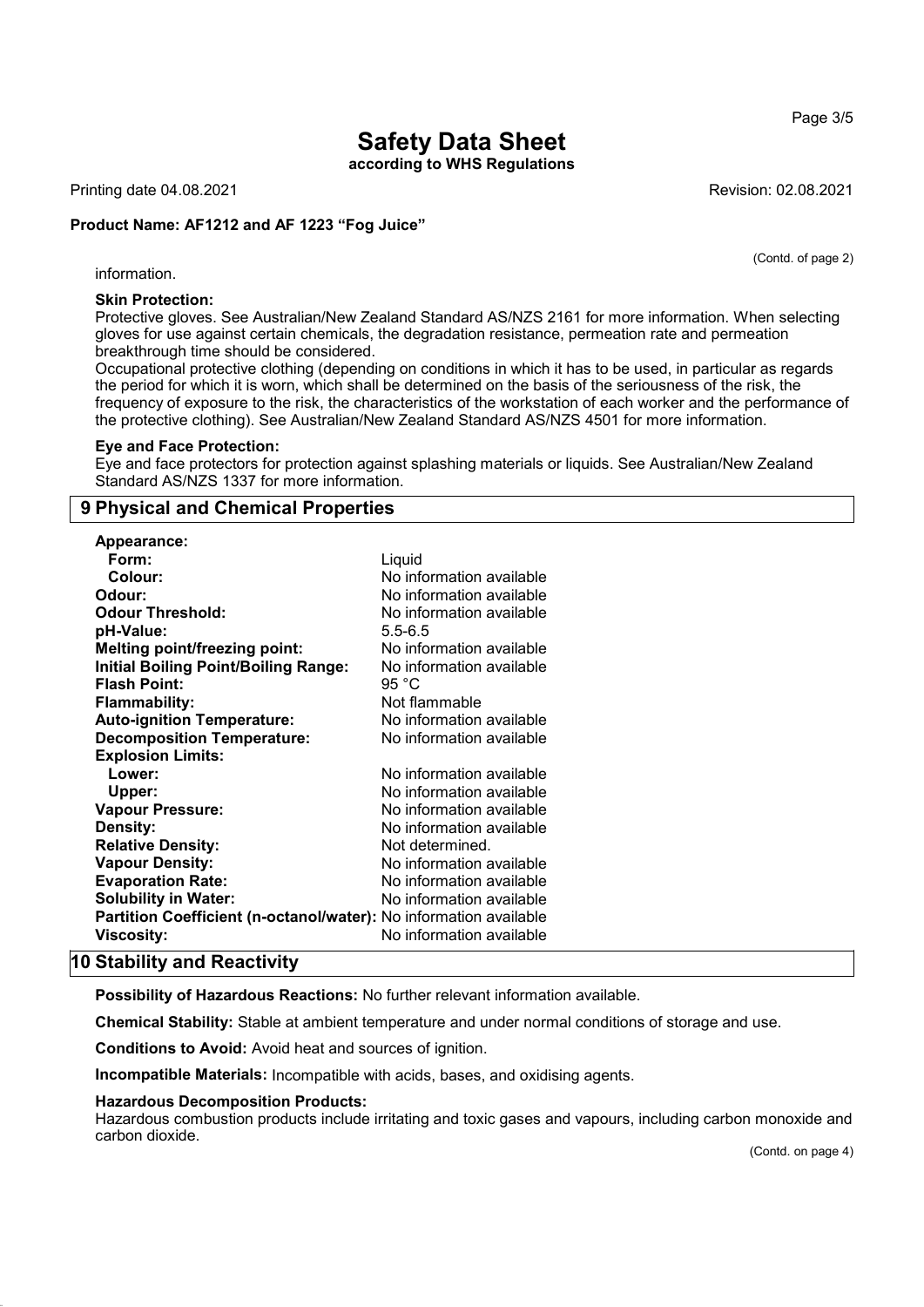according to WHS Regulations

Printing date 04.08.2021 Revision: 02.08.2021

## Product Name: AF1212 and AF 1223 "Fog Juice"

(Contd. of page 3)

## 11 Toxicological Information

## Toxicity:

| LD50/LC50 Values Relevant for Classification: |      |                                      |  |  |
|-----------------------------------------------|------|--------------------------------------|--|--|
| CAS: 57-55-6 Propylene glycol                 |      |                                      |  |  |
| Oral                                          | LD50 | $2,000$ mg/kg (rat)                  |  |  |
| Dermal                                        | LD50 | 20,800 mg/kg (rabbit)                |  |  |
| CAS: 56-81-5 Glycerol                         |      |                                      |  |  |
| Oral                                          | LD50 | $\vert$ 12,600 mg/kg (rat)           |  |  |
|                                               |      | Inhalation $ LC50/6 h $ 4 mg/l (rat) |  |  |

## Acute Health Effects

Inhalation: No adverse effects expected. Skin: No adverse effects expected. Eye: No adverse effects expected. Ingestion: No adverse effects expected.

Skin Corrosion / Irritation: Based on classification principles, the classification criteria are not met.

Serious Eye Damage / Irritation: Based on classification principles, the classification criteria are not met.

Respiratory or Skin Sensitisation: Based on classification principles, the classification criteria are not met.

Germ Cell Mutagenicity: Based on classification principles, the classification criteria are not met.

## Carcinogenicity:

May cause cancer.

Food Yellow 3 and Acid Blue 9 are classified by IARC as Group 3 - Not classifiable as to its carcinogenicity to humans.

Reproductive Toxicity: Based on classification principles, the classification criteria are not met.

## Specific Target Organ Toxicity (STOT) - Single Exposure:

Based on classification principles, the classification criteria are not met.

## Specific Target Organ Toxicity (STOT) - Repeated Exposure:

Based on classification principles, the classification criteria are not met.

Aspiration Hazard: Based on classification principles, the classification criteria are not met.

Chronic Health Effects: No data associated with long term health effects.

Existing Conditions Aggravated by Exposure: No data available.

## 12 Ecological Information

#### Ecotoxicity:

52.0

The product is not classified as environmentally hazardous. However, this does not exclude the possibility that large or frequent spills can have a harmful or damaging effect on the environment.

Persistence and Degradability: No information available

## Bioaccumulative Potential:

The partition coefficient (LogPow) for Glycerol is -1.76. The Bioconcentration factor for Propylene glycol is 1.

Mobility in Soil: No information available